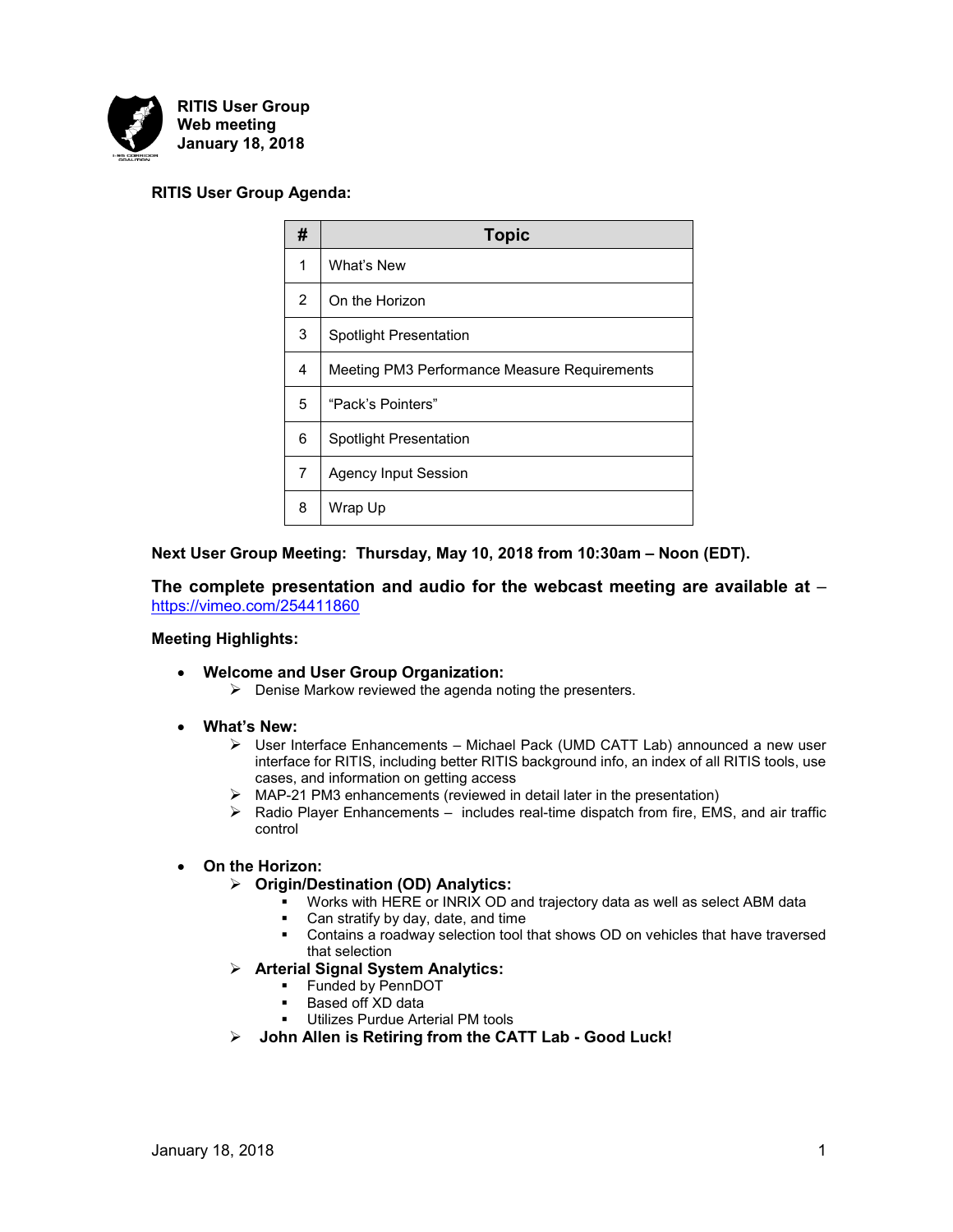

- **Spotlight Presentation – Analyzing the Impact of the I-85 Bridge Collapse on Regional Travel in Atlanta**
	- $\triangleright$  Masoud Hamedi (UMD CATT) presented on the bridge collapse on I-85 in Atlanta caused by a fire that closed all five lanes of highway in each direction for 45 days.
	- $\triangleright$  In June 2017, UMD CATT presented how RITIS could be used for traveler information, real-time coordination, and after-action reviews.
	- $\triangleright$  In this presentation, they provided a detailed analysis of roadway network performance before the collapse, during reconstruction, and after reopening. They also investigated seasonal travel and collected data from the same time period in the previous years.
	- $\triangleright$  UMD CATT conducted analysis on local arterials close to the site using the congestion scan and bottleneck ranking tools (including time spirals) and regional analysis by developing python scripts to create performance measures.
	- $\triangleright$  Looked at the Travel Time Index (TTI) by route as well as weekly TTI for before, during, and after the collapse.
	- $\triangleright$  Developed comparative congestion index (CCI) which is TTI during/.5\*(TTI before + TTI after).
	- ➢ Results/Conclusions:
		- GA-13 experienced a bottleneck impact increase of 639% compared to before the bridge collapse. The bottleneck ranking also discovered less conspicuous impacts to the local road network – some drivers avoided GA-13 and took local roads, then continued using them after the impact to GA-13 was over.
		- Found inbound travel has been distributed more evenly both temporally and spatially which indicates a more resilient network.
		- Changes in congestion levels, bottleneck locations, and mobility performance measures are successfully captured and reflected by probe data.
		- PDA suite was able to accurately explain changes before, during, and after the bridge collapse.
		- Large scale travel time reliability analysis is shown to be an effective approach for measuring and quantifying changes in regional mobility patterns.
		- Visualizing the results on GIS and color-coding maps makes policies and decisions easier to explain to decision-makers.
		- TTI, PTI (planning time index), CCI can be used to compare resiliency and adaptability of a network across incidents (because these measures do not have a dimension).

# • **Meeting PM3 Performance Measures Requirements:**

- ➢ Michael Pack (UMD CATT Lab) explained that FHWA has finalized PM3 performance measures and agencies will need to submit various targets and performance measures by May. **Agencies who have already purchased RITIS/PDA Suite will have access to these RITIS tools at no further cost**.
- $\triangleright$  Provided highlights about new NPMRDS (path processing, inner/outer TMCs, faster data release, data density indicator, more accurate GIS shapefiles with HPMS conflated).
- $\triangleright$  Demonstrated how the coverage map and the massive data downloader work for NPMRDS.
- $\triangleright$  Demonstrated how MAP-21 widgets work (both graph and map).
- ➢ Working on creating an 'easy button' to submit reports for FHWA. The 'easy button' will generate all files and deliverables for submission to FHWA with one click. Currently development is waiting on final federal guidelines on submission material before releasing the tool.
- $\triangleright$  If your agency is not a RITIS/PDA customer, here's how to get access:
	- Basic Service Map 21 Access through pooled fund study
		- Option A Additional NPMRDS Data can purchase INRIX data from 2016 onward to support homogenous format data for two years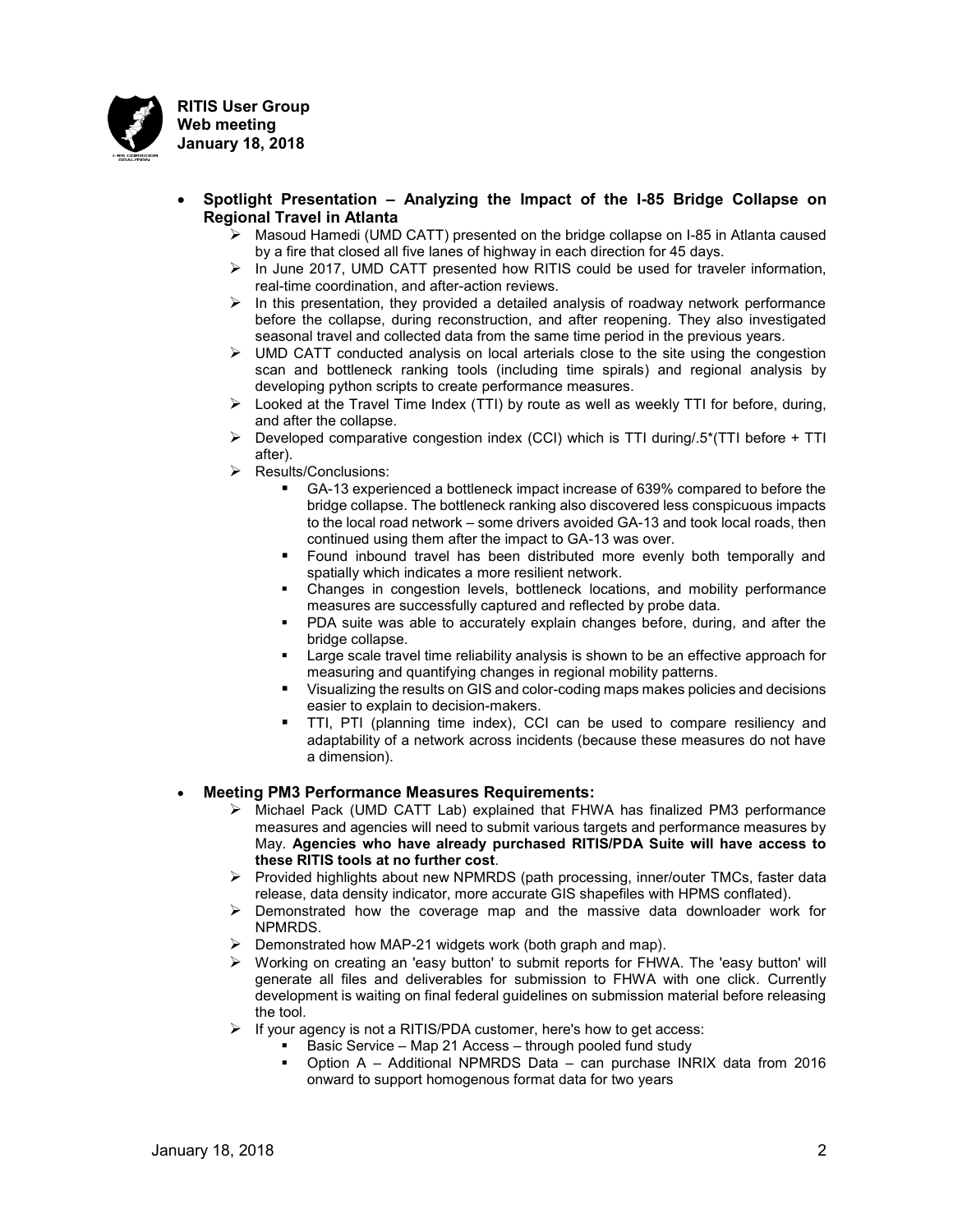

- Option B/C Advanced Analytics deeper analytical capabilities for your NHS or full coverage of your entire TMC network
- $\triangleright$  Funding Options
	- Pooled Fund Study contact Matt Hardy at AASHTO
	- Direct with UMD/CATT Lab contact Michael Pack at CATT Lab
	- Direct with INRIX contact Rick Shuman at INRIX
	- I-95 CC contact Patricia Hendren at I-95 Corridor Coalition
- ➢ MAP-21 PM3 Analytical Tool Set Demo for MPOs
	- **Uanuary 23, 2018 at 2:00 PM contact [staff@ampo.org](mailto:staff@ampo.org)**
- ➢ Q/A Session:
	- Denise Markow (I-95 CC) asked if there is some way agencies could obtain data where there are gaps in NPMRDS coverage? Michael Pack (UMD CATT Lab) explained that with the FHWA contract they are only allowed to provide NHS data as currently defined by the 2015 HPMS. Third party data providers would be happy to sell data outside NHS, including INRIX.
	- David Heller (SJTPO) asked the difference between NPMRDS and INRIX. Michael Pack (UMD CATT Lab) explained that if you buy probe data from a provider, data generally comes real-time in one-minute intervals. There is never going to be a probe on every single road at every one-minute interval. Third party providers examine speeds just upstream or downstream from a location if there is no probe, then impute speeds on segments without probes. That data is high-quality but NPMRDS requires the data provider only submit directly observed probe data (no imputed data). Thus, there will be gaps in NPMRDS and the data comes in fiveminute intervals.
	- Christian Matthews (Rockingham Planning) asked how to update a MPO/MPA boundary in RITIS. Michael Pack (UMD CATT Lab) directed them to send shapefiles to [npmrds@ritis.org](mailto:npmrds@ritis.org) or [support@ritis.org](mailto:support@ritis.org) as well as to coordinate with the FHWA.
	- Ram Venkatanarayana (Virginia DOT) asked when is the arterial system analytics going to be released. Michael Pack (UMD CATT Lab) estimated it would take nine months as the tool is still in development.
	- Sudhir Joshi (NJDOT) asked if agencies provided TMCs for gaps in NPMRDS coverage, would data in those segments be incorporated in time for PM3 targets and if speed limits could be conflated with TMCs? Michael Pack (UMD CATT Lab) explained that NPMRDS was contractually required to use the prior year's HPMS as the basis for NHS. He advised to send the missing segments to [npmrds@ritis.org](mailto:npmrds@ritis.org) and they will make sure the NPMRDS team sees the missing segments. Send speed limit data and TMCs in a format demonstrated in our help file to [intake@ritis.org](mailto:intake@ritis.org) and that data will be added for PM3 calculations.

### • **Pack's Pointers:**

- ➢ Michael Pack (UMD CATT Lab) gave a couple reminders:
	- Map & Incident List Filters
		- Can drill down on specific factors on incidents (closed lane numbers, incident attributes, incident types, geographic areas, and roadway characteristics).
		- Map will be updated to only show those incidents
		- Make sure you remember you have filters on!
		- **Region of Interest** 
			- There's often way too many incidents in the feed to manually comb through
			- Using Region of Interest, you can draw a box around a region of the country you are interested in.
			- This tool filters geographically removes anything that isn't contained in the selected geometry
			- Does not filter out of the map, just incident list
		- **RITIS Meeting Access**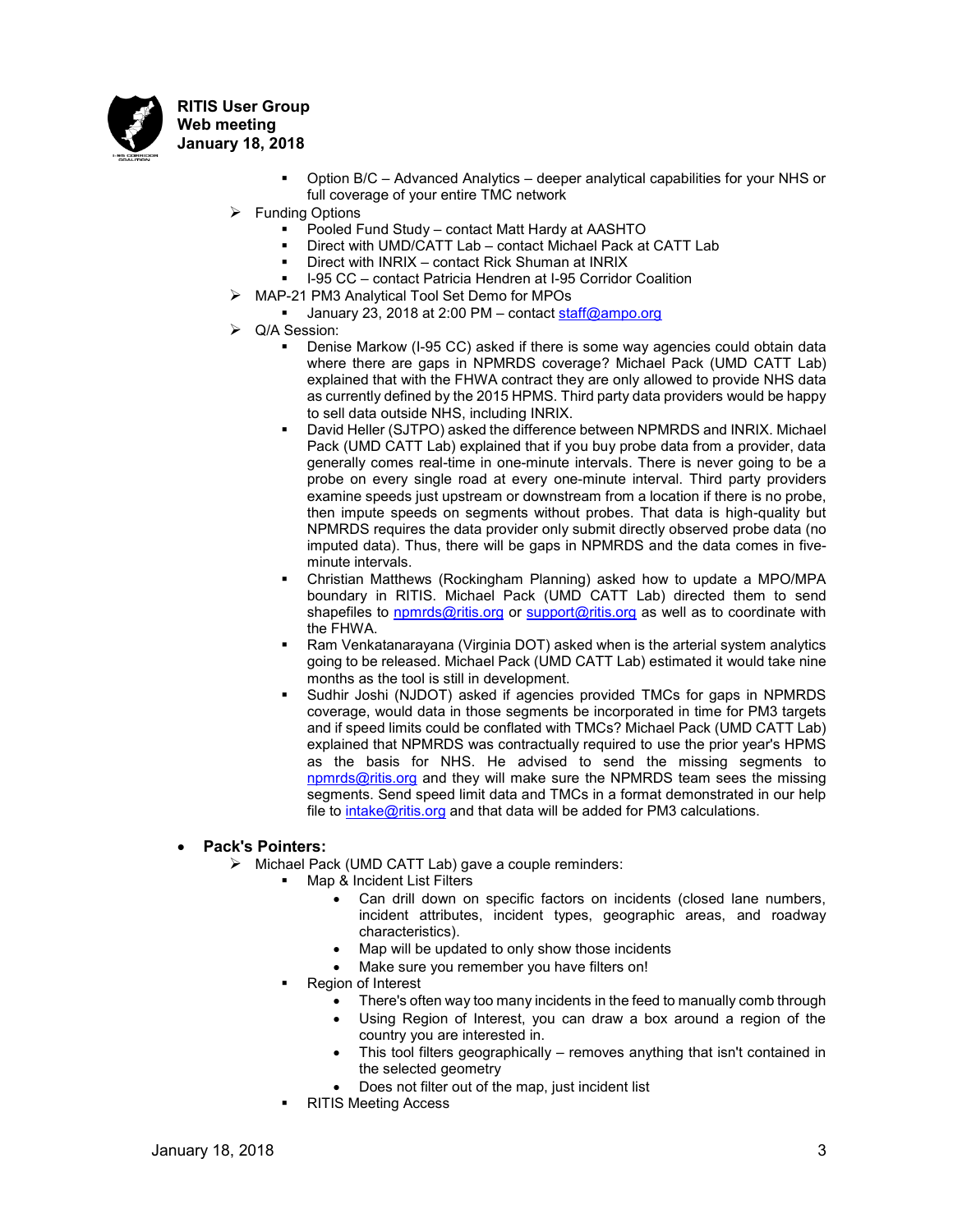

- This tool that can be used to coordinate and collaborate  $-$  can share images, draw, etc.
- It's a web meeting tool but it's integrated directly into RITIS and doesn't require a download or plugin – this is helpful for some agencies with restrictive IT policies. Participating agencies need not be RITIS users.
- **Spotlight Presentation: Using RITIS for Extreme Weather "Bomb Cyclone" Nor'easter** 
	- ➢ Taran "Hutch" Hutchinson, MATOC Facilitator, presented on how MATOC used RITIS for this recent severe weather event.
	- ➢ MATOC assists with inter-agency communication and coordination associated with transportations operations in and around the National Capital Region including assisting transportation agencies with coordination issues related to severe weather events as well as planned and construction events. Background on this storm: max of 24" of snowfall, 300,000 power outages
	- $\triangleright$  This storm was a localized event it didn't affect everyone; however, there was still a need to sit down with all of the agencies involved and conduct a 'regional snowcall' – trying to pass on information to various decision-makers (federal, state, and local) on a 200-person conference call at 3:00 AM.
	- $\triangleright$  Forecasts raised some serious concern on the maximum snowfall for the eastern coast of the capital region.
	- $\triangleright$  There were several issues that needed to be discussed:
		- Timing when is this storm going to hit? Will it affect peak hours?
		- Temperatures will it refreeze if roadways are pretreated?
		- Wind sustained high wind is detrimental. 50 mph wind will affect metrorail, as well as falling trees, blowing snow, etc.
	- ➢ MATOC utilized RITIS Meeting to conduct discussion and make decisions. Hutch noted that it was a great collaboration tool which enabled transparent decision-making and the provided post-meeting summaries save time and can be easily distributed.
	- ➢ Nor'easter Outcomes
		- Weather: 3" snowfall, high winds, temperatures in the low teens
		- OPM (Office of Personnel Management) 2-hour delay or telework; schools 2 hour delay or closed
		- **RITIS Tools** 
			- Compared TTI (through PDA Suite Trend Map) to last year and seasonal average – slowdowns on the east side of the region at 6:00AM – but at 9:00AM there was very little traffic – everyone decided to stay at home. There was also little to no volume during the PM peak.
	- ➢ 4 days later there was an icy wintery mix
		- $Timing PM$  peak
			- Opinions DOT/Transit 50/50 early dismissal and stay open; OPM stay open; schools – 50/50 early dismissal and close.
			- Outcome Interstates and primaries were wet but not icy, local roads were treated and refreezing, untreated areas had ice glaze.
			- School indecision remained a large problem because it induced parents to leave work and pick up children
			- **RITIS tools** 
				- TTI comparison (through PDA Suite Performance Charts) Showed lots of traffic compared to normal at 2:00PM, but at the PM Peak there was very little traffic. TTI performance chart showed early peak.
		- ➢ Major Takeaway RITIS/PDA Suite tools are directly impacting decisions.
			- Agencies want to know how effective their strategies are and they want to know it quickly.
				- Archived data can help justify decisions or provide critical feedback and show information gaps.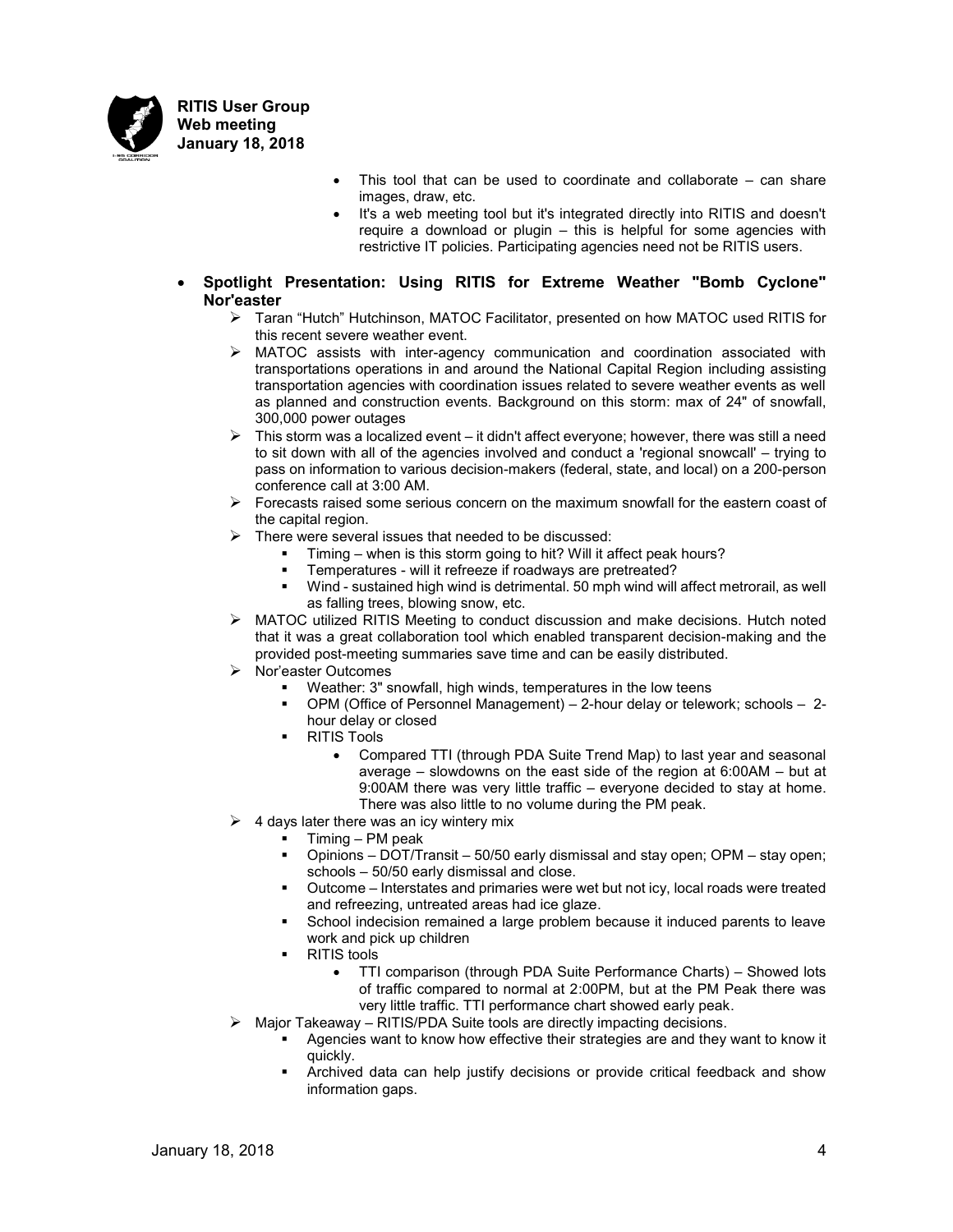

> ▪ RITIS is a trusted platform that strengthens relationships between agencies and across sectors.

### • **Agency Input Session**

 $\triangleright$  Ram Venkatanarayana (Virginia DOT) asked how the advanced time selection feature is coming along (the ability to remove weather events and holidays from analysis). Michael Pack (UMD CATT Lab) explained that it is still being worked on and that it requires quite a bit of computation. He estimates completion in the next quarter.

#### • **Wrap up**

- ➢ Go to [www.ritis.org](http://www.ritis.org/) then "request an account" and complete the pop-up form using your agency email address. (Verification of your information may take  $1 - 2$  days and then the CATT Lab will get back to you with your credentials to log into RITIS.) Note that RITIS access is intended for public agencies and is not provided to the private sector unless they are directly supporting an agency who gives permission for access to be granted.
- ➢ **Share your experience** regarding using RITIS tools. Please contact Michael Pack [\(PackML@umd.edu\)](mailto:PackML@umd.edu) or Denise Markow [\(dmarkow@i95coalition.org\)](mailto:dmarkow@i95coalition.org) if you are interested in making a spotlight presentation. The CATT Lab and Coalition staff will help you with your slides.
- $\triangleright$  Please provide your input regarding how meetings and/or the RITIS tools can be improved. Contact Denise or Michael with any suggestions.
- $\triangleright$  Free training Available and given by the MATOC staff. If you are interested, please contact [training@matoc.org.](mailto:training@matoc.org)
- ➢ Free video tutorials Available for some of the tools. The videos can be found here: <https://vimeo.com/user55759816/videos> .
- $\triangleright$  Denise mentioned the next meeting is May 10, 2018 10:30 AM 12:00 PM
- $\triangleright$  The group had a final thank you for John Allen
- $\triangleright$  Denise and Michael thanked all for their participation.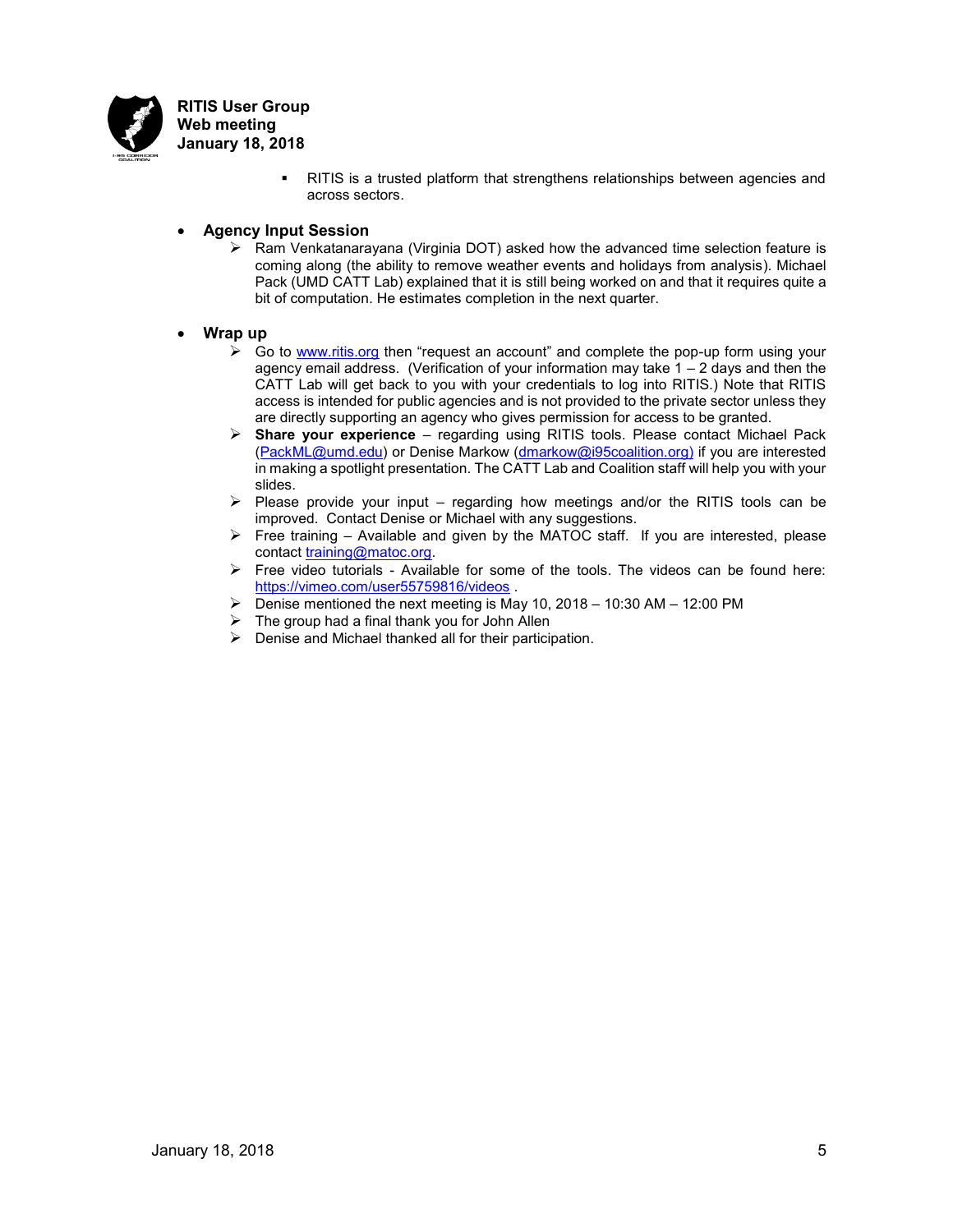

# **ACTION ITEMS**:

| #              | <b>Action Item</b>                                                                                                                                                                                                                          | Whom               | <b>Status</b>                           |
|----------------|---------------------------------------------------------------------------------------------------------------------------------------------------------------------------------------------------------------------------------------------|--------------------|-----------------------------------------|
| 1              | A Quick Reference Guide for the Work Zone Performance<br>Monitoring Tool (WZPMT) is available on the Coalition<br>Website and within RITIS. It can be found here:<br>http://i95coalition.org/projects/work-zone-performance-<br>monitoring/ | <b>CATT Lab</b>    | Uploaded to the<br>Coalition<br>website |
| $\overline{2}$ | For the Work Zone Performance Monitoring Tool (WZPMT) -<br>Users should contact the CATT Lab developers with any<br>comments or suggestions at support@ritis.org.                                                                           | <b>RITIS Users</b> |                                         |
| 3              | Work with the User Group to prioritize new feature request: Add<br>the ability to use either alternative volume data (if provided) or<br>the INRIX TTI volume data in the real-time work zone<br>monitoring application.                    | <b>CATT Lab</b>    |                                         |
| 4              | Provide information on O-D Data Analytics being developed by<br>the CATT Lab to Harun Rashid (Northern Virginia<br>Transportation Authority)                                                                                                | Michael Pack       |                                         |
| 5              | Contact Denise Markow if you are interested in having<br>Michael/CATT Lab visit your agency for a deeper analysis of<br>Waze data as part of the Closing Real-time Data Gap project.                                                        | All Agencies       |                                         |
| 6              | Send CATT Lab links to GTFS feeds for transit agencies, and<br>they will add it to RITIS.                                                                                                                                                   | All Agencies       |                                         |
| $\overline{7}$ | Send information to CATT Lab about what types of information<br>would be useful in transit analytic tools.                                                                                                                                  | All agencies       |                                         |
| 8              | Send CATT Lab electronic files of evacuation support<br>documents to be integrated into RITIS if interested in using this<br>feature.                                                                                                       | All Agencies       |                                         |
| 9              | Send feature requests for RITIS improvements to the CAT Lab<br>(support@ritis.org)                                                                                                                                                          | All Agencies       |                                         |

# **QUESTIONS**:

RITIS General Questions - Denise Markow, I-95 Corridor Coalition TSMO

- 301.789.9088
- [dmarkow@i95coalition.org](mailto:dmarkow@i95coalition.org)

RITIS Technical Support

• [support@ritis.org](mailto:support@ritis.org) (emails go to developers and Michael Pack)